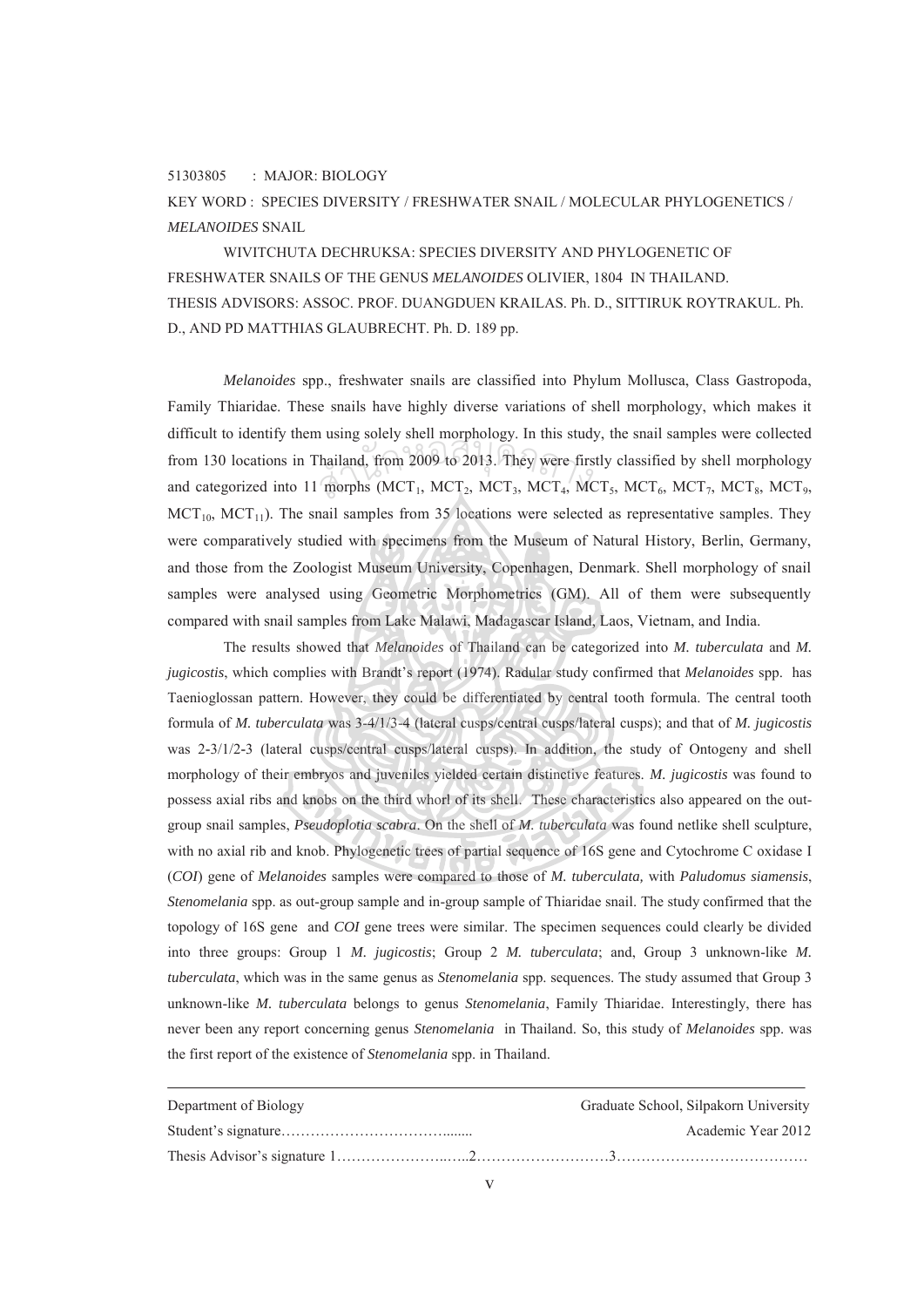51303805 : สาขาวิชาชีววิทยา

คําสําคัญ: ชนิดพันธุ / หอยน้ําจืด / วิวัฒนาการสายพันธุ / สกุล *Melanoides*

 วิวิชชุตา เดชรักษา : ความหลากหลายของชนิดพันธุและวิวัฒนาการสายพันธุของหอยน าจืดสกุล ้ํ *Melanoides* Olivier, 1804 ในประเทศไทย. อาจารยที่ปรึกษาวิทยานิพนธ: รศ. ดร. ดวงเดือน ไกรลาศ, ดร. สิทธิรักษ รอยตระกูล และ PD Matthias Glaubrecht, Ph.D. 189 หนา.

*Melanoides* spp. เปนหอยน้ําจืดฝาเดียว จัดอยูในไฟลัมมอลลัสกา ชั้นแกสโทรโพดา วงศไทอาริดีหอยกลุม นี้มีรูปร่างลักษณะทางสัณฐานวิทยาของเปลือกหลากหลายรูปแบบ จึงทำให้ยากต่อการจัดจำแนกชนิดพันธุ์โดยใช้ ลักษณะทางสัณฐานวิทยาของเปลือกเพียงอย่างเดียว การศึกษาครั้งนี้เป็นการตรวจสอบชนิดพันธุ์ของหอยสกุล ั้ Melanoides ในประเทศไทย โดยเก็บตัวอย่างหอยระหว่างปี พ**.**ศ. 2552 ถึง พ.ศ. 2556 ในพื้นที่ 130 แห่ง จัดจำแนก ลักษณะทางสัณฐานวิทยาของเปลือก (ขนาด สีเปลือก การมีลายเสนริบหรือตุม และลวดลายบนผิวเปลือก) สามารถแบง ลักษณะทางสัณฐานวิทยาของเปลือก (ขนาด สีเปลือก การมีลายเส้นริบหรือตุ่ม และลวดลายบนผิวเปลือก) สามารถแบ่ง<br>หอยออกได้เป็น 11 รูปแบบ (MCT<sub>1</sub>, MCT<sub>2</sub>, MCT<sub>3</sub>, MCT<sub>4</sub>, MCT<sub>5</sub>, MCT<sub>6</sub>, MCT<sub>7</sub>, MCT<sub>8</sub>, MCT<sub>9</sub>, MCT<sub>10</sub>, MCT<sub>11</sub>)<br>... คัดเลือกตัวอย่างหอย 35 พื้นที่ เป็นกลุ่มตัวอย่างแทนประชากรหอยในประเทศไทย ศึกษาเปรียบเทียบกับตัวอย่างหอย *Melanoides* และ หอยชนิดอื่นที่นำมาจาก Museum of Natural History, Berlin ประเทศเยอรมันนี และ ื่ Zoologist Museum University, Copenhagen ประเทศเดนมาร์ก เมื่อนำลักษณะสัณฐานวิทยาของเปลือกมาศึกษา โดยวิธี Geometric Morphometrics (GM) และเปรียบเทียบกับตัวอยางหอย จากทะเลสาบมาลาวีประเทศ มาดากัสการลาว เวียดนาม และอินเดีย

ผลการศึกษาพบวา หอย *Melanoides* spp. ในประเทศไทย สามารถแยกออกจากไดเปน 2 กลุม ตาม รายงานของ Brandt (1974) คือ *M. tuberculata* และ *M. jugicostis* โดยการศึกษาฟนหอย *Melanoides* spp. มี ฟนแบบ Taenioglossan จํานวนฟนของกลุมตัวอยางหอย *M. tuberculata* มีสูตรฟนกลางเปน 3-4/1/3-4 และกลุม ตัวอย่างหอยชนิด *M. jugicostis* มีสูตรฟันกลางเป็น 2-3/1/2-3 นอกจากนั้นจากการตรวจสอบสัณฐานวิทยาของตัว ั้ ออนระยะเอ็มบริโอและจูเวอนายลในถุงฟกตัวออน (brood pouch) พบวามีความแตกตางกัน โดยหอย *M. jugicostis*  จะมีการสร้างสันริบแนวตั้ง (axial rib) คมชัด มีตุ่ม (knob) ปรากฏอยู่ตั้งแต่เวิร์ลที่ 3 เป็นต้นไป ซึ่งมีลักษณะคล้ายกับ หอย *Pseudoplotia scabra* ที่นํามาศึกษาเปนตัวอยางนอกกลุม สวนหอย *M. tuberculata* จะมีลวดลายบนเสนผิว เปลือกเปนรูปตาขาย และไมมีการสรางสันริบหรือตุมอยางชัดเจน เม อนําหอยตัวอยาง *Melanoides* spp. ในประเทศ ื่ ไทย มาสรางสายวิวัฒนาการโดยใชลําดับเบสบางสวน 16S ยีน และ cytochrome C oxidase I (*COI*) ยีน เปรียบเทียบ กับหอย *M. tuberculata* ตนแบบและใชหอย *Paludomus siamensis* เปนตัวอยางเปรียบเทียบนอกกลุม (outgroup) และ หอย *Stenomelania* spp. เปนตัวอยางหอยในวงศไทอาริดีสายวิวัฒนาการของ 16S ยีน และ *COI* ยีน ใหผลเหมือนกัน คือ สามารถแยกหอยออกเปน 3 กลุมอยางชัดเจน คือกลุมท ี่ 1 *M. jugicostis* กลุมท ี่ 2 *M.*  tuberculata รวมหอยต้นแบบ และกลุ่มที่ 3 เป็นหอยกลุ่มที่มีสายวิวัฒนาการใกล้ชิดกับหอยสกุล *Stenomelania* spp. สำหรับหอย *Stenomelania* spp. ยังไม่เคยมีรายงานในประเทศไทยมาก่อนหน้าการศึกษาครั้งนี้ ดังนั้นการศึกษา ั้ ความหลากชนิดพันธุ์ของหอย *Melanoides* spp. ในครั้งนี้ จึงทำให้ได้ข้อมูลที่แน่ชัดเกี่ยวกับชนิดพันธุ์หอยในสกุล *Stenomelania* spp. ในประเทศไทย

| ภาควิชาชีววิทยา |  | ้ บัณฑิตวิทยาลัย  มหาวิทยาลัยศิลปากร |
|-----------------|--|--------------------------------------|
|                 |  | ์ ปีการศึกษา 2555                    |
|                 |  |                                      |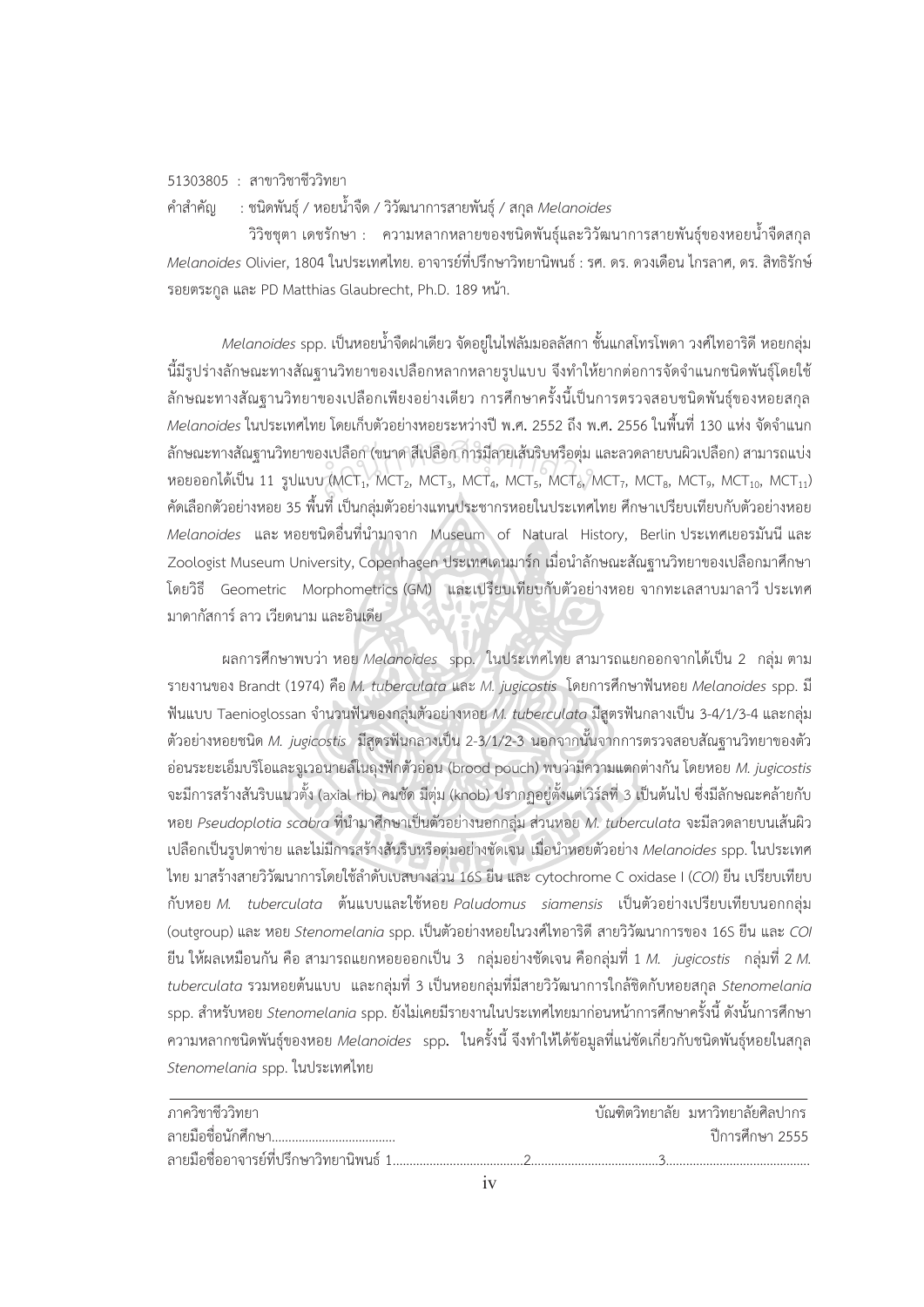## **Acknowledgments**

I would like to express my deepest and sincere indebted to my major advisor, Assoc. Prof. Dr. Duangduen Krailas for her moral support, willingness, comments and suggestions, her love and care to me throughout the course of study.

I also would like to express my appreciation to Prof. Dr. Matthias Glaubrecht, who is my co-advisor for him gave good advice and be guidance for experiment, suggestion, checked and corrected the fault of this thesis since start until successful.

I am greatly indebted to Dr. Sittiruk Roytrakul, who is my co-advisor for him kindness, valuable suggestions, comments and thesis correction. meeted to Dr. Sittiruk Roytrakui, w<br>uggestions, comments and thesis corr

I would like to thanks Assist. Prof. Dr. Supanyika Sengsai and Dr. Kampanat Tharapoom for their all of comments, good suggestions, reading the manuscript critically of this thesis.

I would like to special thanks for Assist. Prof. Col. Dr. Tunyarut Koonchornboon, who was the external examiner of my thesis defense for her kindness, willingness, invaluable comments and corrections for my thesis.

I wish to thanks Miss France Gimnich and Mr. Dusit Boonmekam for teaching a technique about molecular laboratory to me through intensive support for the daily tips and hints of phylogenetic tree. In particular, thanks Thomas von Rintelen for the very valuable introduction into the world of molecular biology.

I also thanks Dr. Nora Glaubrecht and Julia Eichfeld for their helpful cooperation and their advice throughout of my study.

Also, I would like to thank for Dr. Henning Scholz for supported the data about geometric morphometrics that he has opened to me through intensive support, criticism, and an inexhaustible enthusiasm for the big and small puzzles of statistic in biology.

I also thank Assist. Prof. Urai Chaisri, Mr.Witoon Wattananit and Miss Supattra Suwanmanee for their help and technical assistances in Scanning Electron Microscopy technical guidance (SEM). Each one of Medical Malacology working group, and all of staff in the Parasitology and Medical Malacology Research Unit Silpakorn University (PaMaSU).